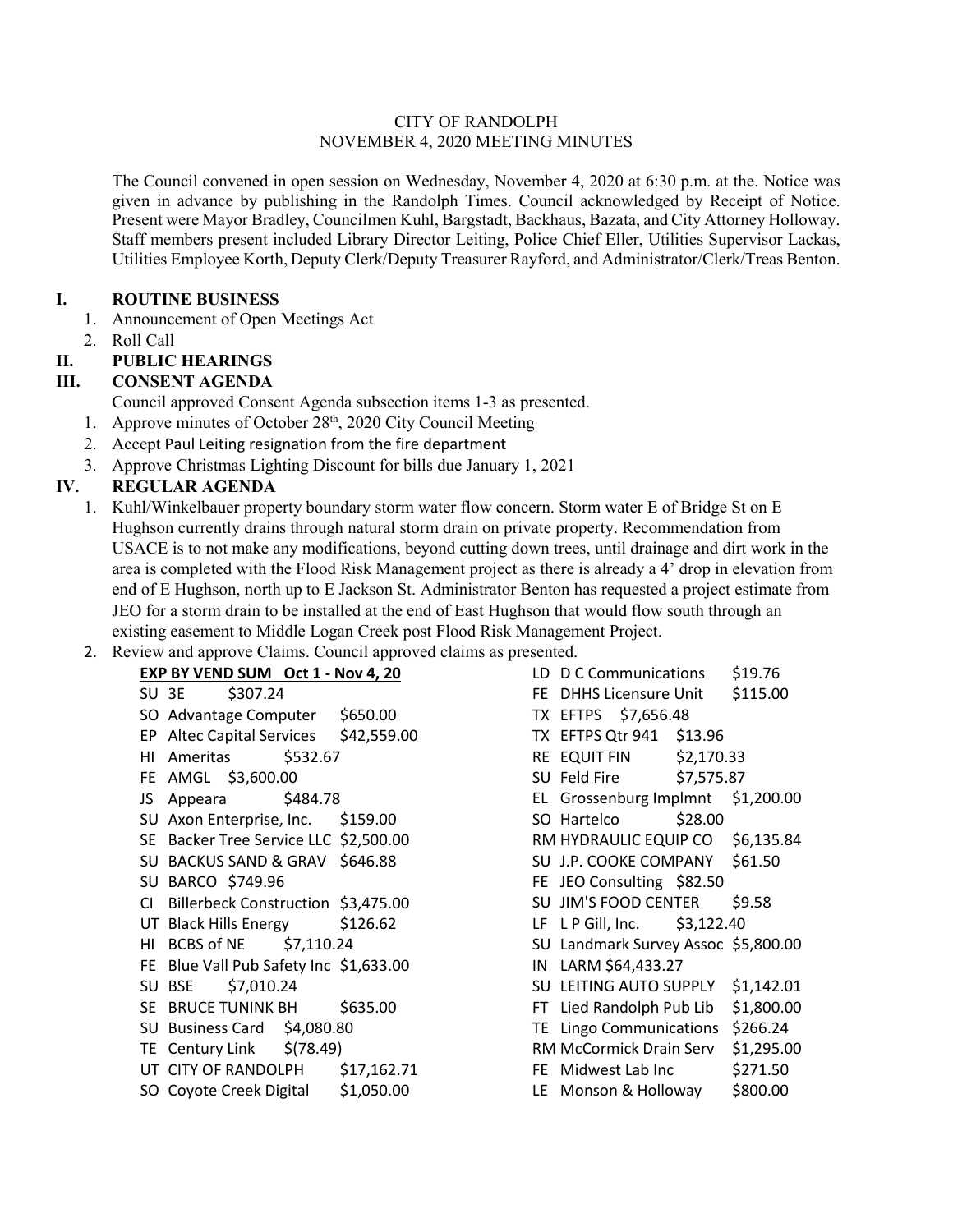- TX NEB DEPT OF REVENUE \$8,103.53 UI Nebraska DepT of Labor \$131.29 TX NEBRASKA DEPT OF REV \$1,285.05 FE Nebraska Public Health Lab \$31.00 UT NE PUB POWER DIST \$50,502.79 PP NE Nebraska News \$1,079.60 ED NPZA \$100.00 FE One Call Concepts, Inc \$37.99 SU PAUL'S WELDING \$272.72 EQ Robert Schmitt Equip \$1,150.00 SU SAM'S Hardware Hank \$408.45
- FE Security Shredding Services \$35.00 SU Stuechrath Farms, LLC \$951.30 CI T & R Electric \$3,393.00 CI Thieman Electric \$573.48 PO U S Post Office \$587.00 SU UECO \$867.18 FU US 20 LLC \$255.75 UT US DEPT OF ENERGY \$3,280.04 HI V S P \$184.32 SU WATTIER TRUE VALUE \$5,834.90 SU WESCO \$23,922.46
- 3. Council approved RANDOLPH FARM SUPPLY of \$1,849.54.
- **4.** Council approved motion to amend the attached Exhibit A of Ordinance 704. Council approved motion to hold third reading and adopt Ordinance 704 2020 Annexation plan - EXTENDING THE CORPORATELIMITS OF THE CITY OF RANDOLPH

# **ORDINANCE 704**

# **AN ORDINANCE ANNEXING CERTAIN REAL ESTATE TO THE CITY OF RANDOLPH AND EXTENDING THE CORPORATE LIMITS OF THE CITY OF RANDOLPH TO INCLUDE SAID REAL ESTATE.**

**BE IT ORDAINED** by the Mayor and the Council of the City of Randolph, Nebraska:

Section 1. The City of Randolph does hereby find and declare that the real estate described in the attached Exhibit A, and hereby incorporated entirely by reference, is immediately adjoining and contiguous to the corporate limits of the City of Randolph, Nebraska.

Section 2. The above described real estate is annexed to the City of Randolph, Nebraska, and is declared to be within the corporate limits of the City of Randolph, Nebraska pursuant to Neb. Rev. Stat. § 17-405.01.

Section 3. The corporate limits of the City of Randolph, Nebraska, are hereby extended to include said real estate.

Section 4. This ordinance shall take effect and be in full force from and after its passage, approval, and publication or posting as required by law.

**PASSED, APPROVED, AND ADOPTED** by the City Council and the Mayor of the City of Randolph, Cedar County, Nebraska at their regular meeting held on the 4th day of November, 2020.

5. Council approved motion to use legal description on Ordinance 707.

#### **ORDINANCE 707**

**AN ORDINANCE OF THE CITY OF RANDOLPH, CEDAR COUNTY NEBRASKA, DIRECTING THE SALE BY THE CITY OF RANDOLPH TO RICHARD OLSON AND DEBORAH OLSON AND REGARDING THE FOLLOWING DESCRIBED PROPERTY: APPROXIMATELY 1.625 ACRES OF ABANDONED CHICAGO & NORTHWESTERN RAILROAD RIGHT OF WAY CONTIGUOUS TO THE PROPERTY LOCATED AT 606 & BRIDGE STREET, RANDOLPH, NEBRASKA, AND LYING NORTHWEST OF THE INTERSECTION OF WAYNE STREET AND S. BRIDGE STREET, ALL IN CEDAR COUNTY, NEBRASKA.**

**PASSED, APPROVED, AND ADOPTED** by the City Council and the Mayor of the City of Randolph, Cedar County, Nebraska at their regular meeting held on the 4th day of November, 2020.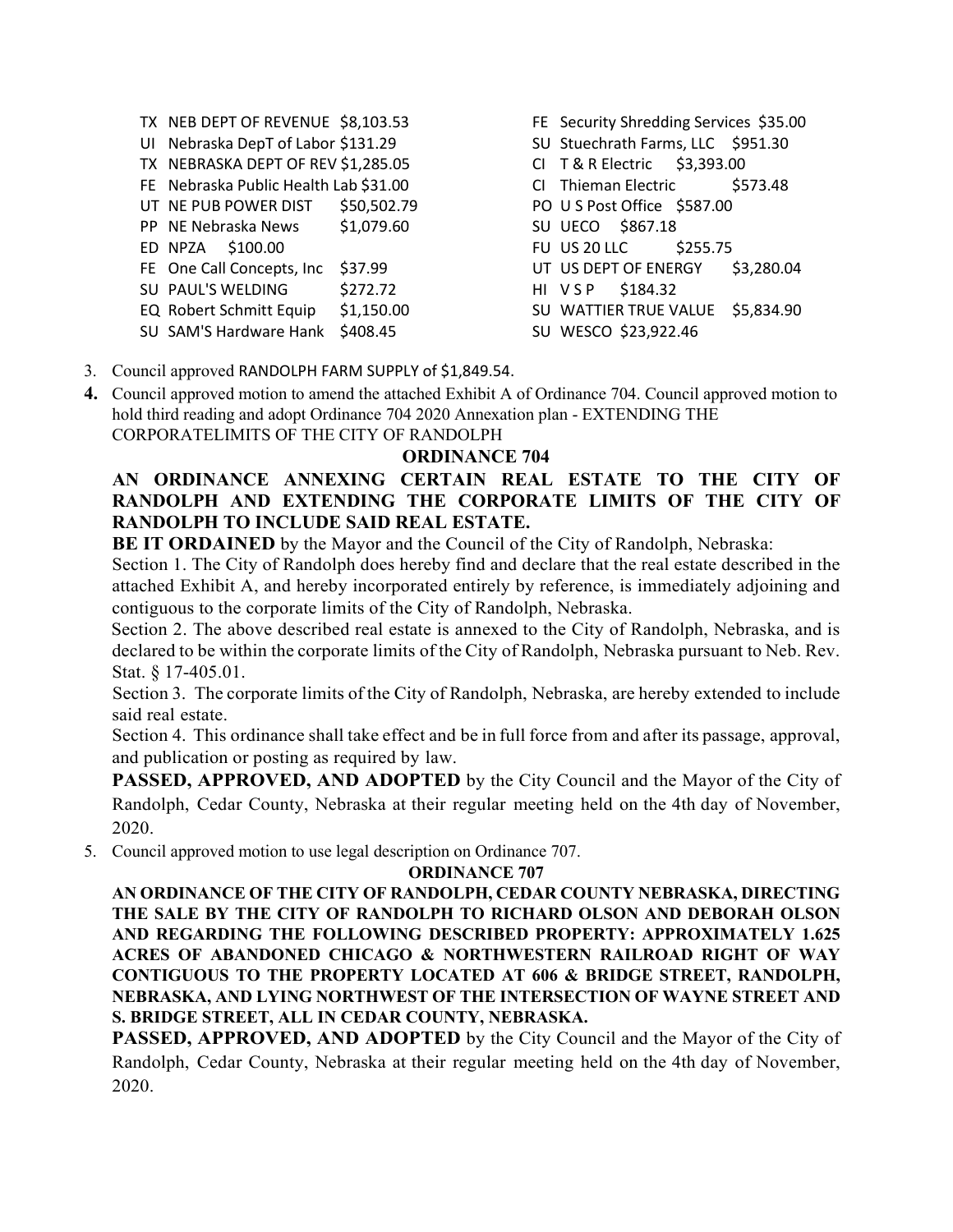6. Council approved motion to introduce, waive three readings, and adopt Ordinance 709 Property Maintenance Code 2018 per inter-local agreement with City of Norfolk.

## **ORDINANCE 709**

**AN ORDINANCE OF THE CITY OF RANDOLPH ADOPTING THE 2018 EDITION OF THE INTERNATIONAL PROPERTY MAINTENANCE CODE, REGULATING AND GOVERNING THE CONDITIONS AND MAINTENANCE OF ALL PROPERTY, BUILDINGS AND STRUCTURES; BY PROVIDING THE STANDARDS FOR SUPPLIED UTILITIES AND FACILITIES AND OTHER PHYSICAL THINGS AND CONDITIONS ESSENTIAL TO ENSURE THAT STRUCTURES ARE SAFE, SANITARY AND FIT FOR OCCUPATION AND USE THE CONDEMNATION OF BUILDINGS AND STRUCTURES UNFIT FOR HUMAN OCCUPANCY AND USE AND THE DEMOLITION OF SUCH EXISTING STRUCTURES IN THE CITY OF RANDOLPH; PROVIDING FOR THE ISSUANCE OF PERMITS AND COLLECTION OF FEES THEREFORE; REPEALING ALL OTHER ORDINANCES AND PARTS OF THE ORDINANCES IN CONFLICT THEREWITH.**

**PASSED, APPROVED, AND ADOPTED** by the City Council and the Mayor of the City of Randolph, Cedar County, Nebraska at their regular meeting held on the 4th day of November, 2020.

- 7. Introduce, waive three readings, and adopt Ordinance 710, renew annual WAPA Contract. Since this was an annual contract, no Ordinance required. Council approved motion to renew WAPA contract.
- 8. Introduce and adopt Resolution 2020-20 Approve Maguire Iron full-service maintenance plan for Water Tower. Subsection 8 of Regular Agenda was tabled for additional bids
- 9. Review and approve proposed Personnel Manual changes & CORE-001. After much discussion, subsection 9 of Regular Agenda was tabled for executive session.
- 10. Review nuisance properties. Letters will be sent to property owners of dilapidated buildings on W Broadway St, requesting permission for internal inspection by vendor. If permission is not given by said property owners, the City of Randolph will acquire a warrant for interior inspection of those nuisance properties.
- 11. Review and approve American Legal Publishing agreement to Codify Municipal Code. Randolph Municipal code was codified last in 1995. Recommended Codify plan is every 15-20 years. Council approved motion to sign American Legal Publishing agreement.
- 12. Department Reports presented by Chief Eller, three illegal dumps at City Recycling Center (CRC), formerly called City Dump. Fine for illegal dumping is \$100/ occurrence Randolph resident, \$200/occurrence Randolph non-resident. Utilities Supervisor Lackas reported that water shut off valve and check valve by Kemp & Main have been completed. One of the valves was 30 years old. Water leak at Bridge St and Jackson St has also been fixed without needing to dig up street. Wayne St and Nebraska St has a water leak, to be worked on next. Project may require some of the street to be excavated. Working on replacing water meters around town, project will take several months to complete. Street Department has a box scraper now that will help with alley maintenance. Culvert installed at CRC for dirt/spoil for sale entrance. Still working on setting up snow fence. Researching vendors for a floor cleaning machine at Auditorium. Mark Korth offered to help the City research and locate a replacement Dump truck capable of multiple projects. Deputy Clerk Rayford reported that an agreement with Cemify has been signed to GIS map and digitize all Cemetery records. Access to Cemetery will be available online through [www.randolphne.com](http://www.randolphne.com/) once completed. City Hall office renovation is proceeding on schedule. Should be complete by end of November. Utility Billing system has been updated for new sales tax, utility fees updated, and system upgrades that allow accounts with multiple bills to be printed on one statement. Online bill pay is coming soon, likely first quarter 2021. Rayford is now a registered Notary! Auditorium cleaning checklists have been created for users to know what is required, post event, to have deposit returned. Already receiving letters of interest for the newly created Economic Development